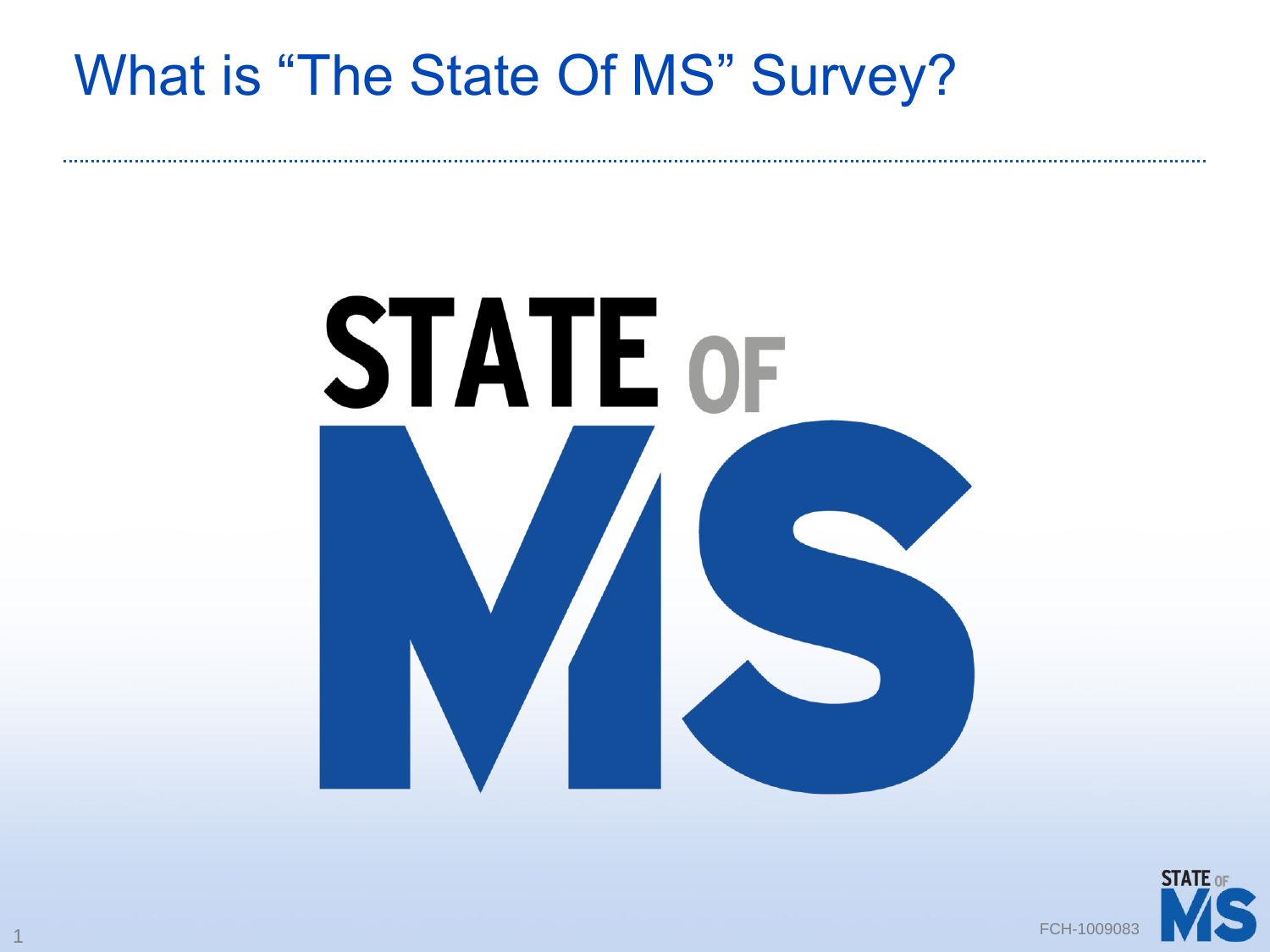#### **"The State of MS"** Areas of Focus

The State of MS survey focused on **three main areas** of the MS experience:



- Conducted online 2014
- 982 patients and 900 Neurologists specialized in MS
- Germany, Italy, Spain, the UK or U.S.

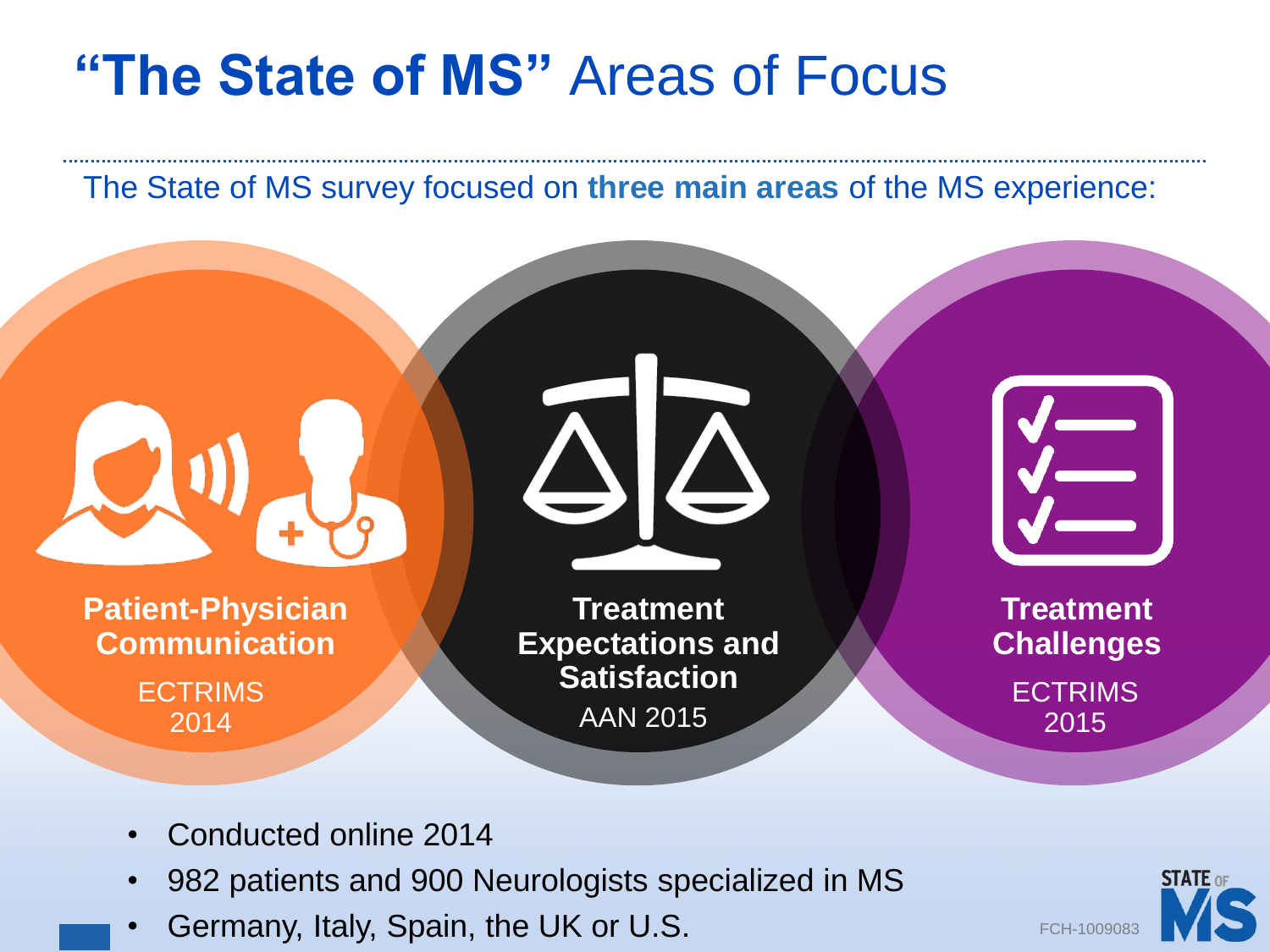### **Relationship & Communication**

**High levels of satisfaction**  were found among both patients and neurologists in many aspects of MS communication<sup>1</sup>



1. Tintore, M et. al. (2014, September). P824 The State of MS: Current Insight Into Patient-Neurologist Relationships, Barriers to Communication, and Treatment Satisfaction. Poster session presented at the 2014 Joint ACTRIMS-ECTRIMS Meeting, Boston, MA.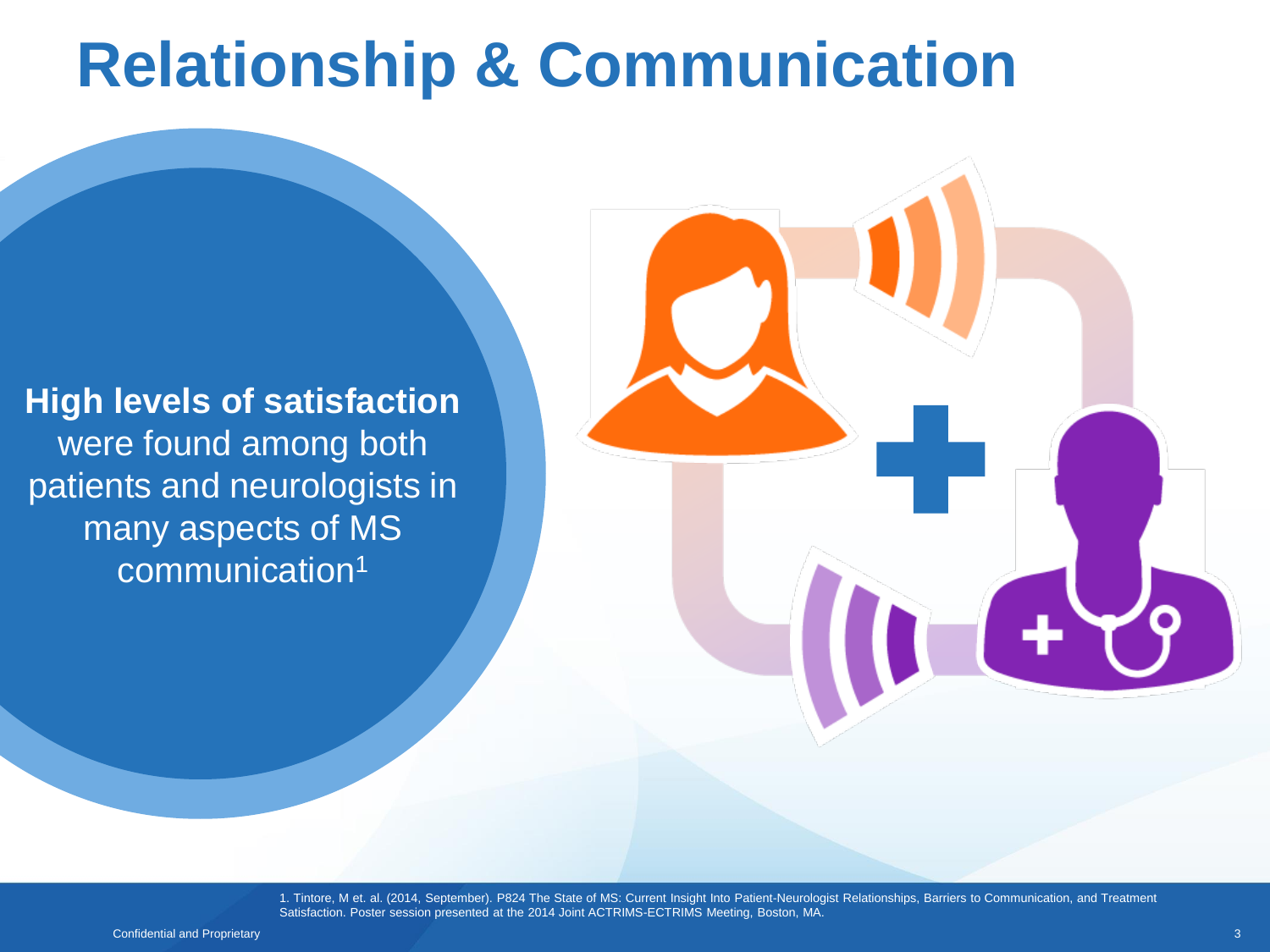# **Areas for Improvement**

Despite open communication, there are **critical differences in the perceptions** of people living with MS and neurologists when discussing MS symptoms<sup>1</sup>

Some MS patients report being **uncomfortable discussing more typical symptoms of MS** with their doctors including:<sup>1</sup>

**19% Difficulty walking 19% Tremors 18% Muscle spams**

Neurologists tended to **underestimate** their patients' discomfort talking about these symptoms often associated with the disease **2% - 3%** 

While quite common, **sensitive and more private symptoms** emerged as the **most uncomfortable** for patients to discuss:<sup>1</sup>

**54% Sexual difficulties**

**28% Bladder or bowel problems**

**26% Mood swings**

Neurologists **overestimate** their patients' **unease talking about these more private symptoms:**<sup>1</sup>

**87%** Sexual difficulties | **54%** Bladder or bowel problems **37%** Mood swings

1. Tintore, M et. al. (2014, September). P824 The State of MS: Current Insight Into Patient-Neurologist Relationships, Barriers to Communication, and Treatment Satisfaction. Poster session presented at the 2014 Joint ACTRIMS-ECTRIMS Meeting, Boston, MA.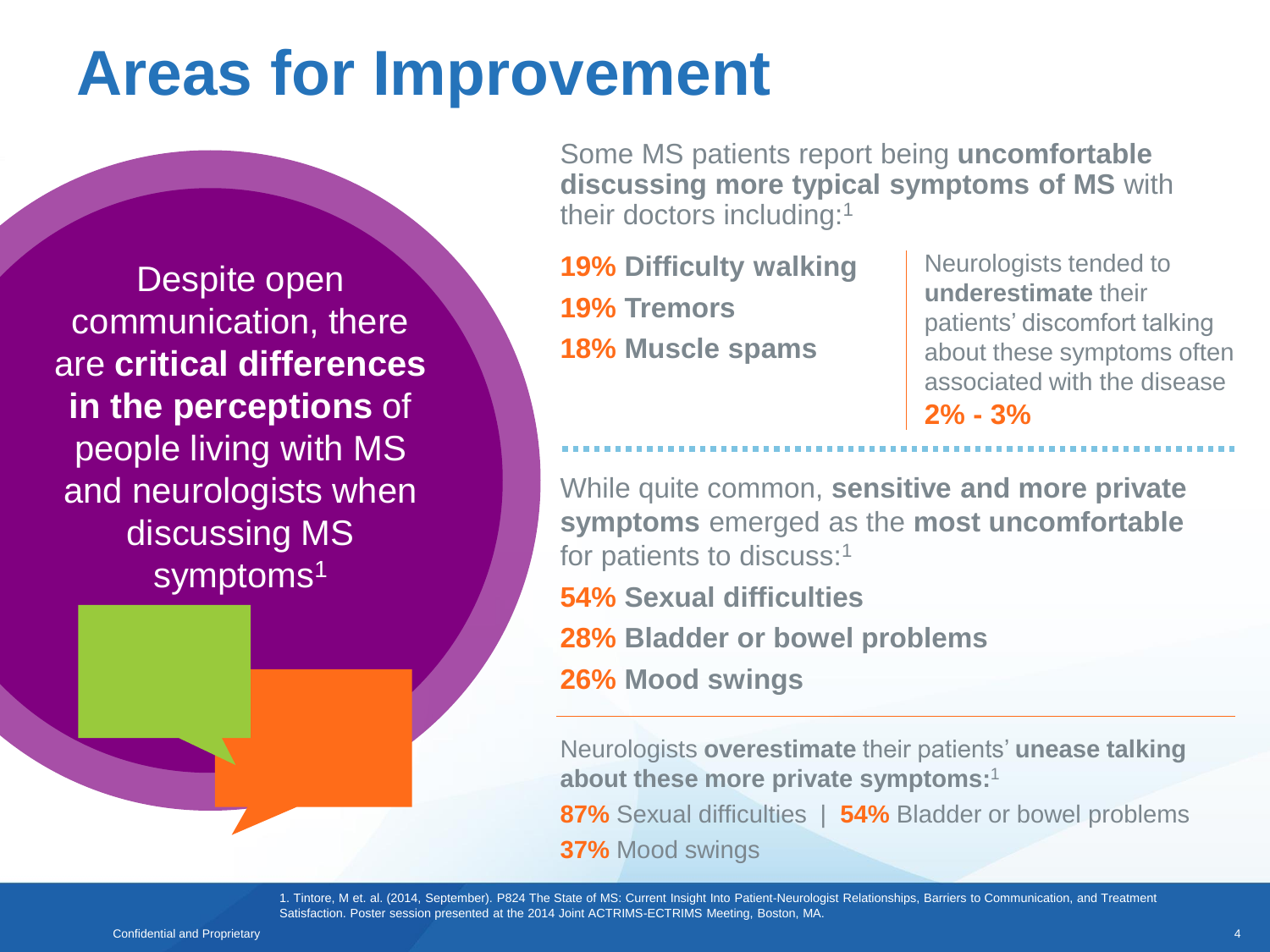## **Communications Challenges**



**Time constraints** are cited as the greatest barrier by neurologists—and second greatest barrier for patients—when it comes to communication<sup>1</sup>

**47% Neurologists** | **21% Patients**



**Nearly 1/4** of surveyed patients (24 percent) cited **not wanting to be seen as a "difficult patient"** as a communication barrier<sup>1</sup>

reported barriers to

1. Tintore, M et. al. (2014, September). P824 The State of MS: Current Insight Into Patient-Neurologist Relationships, Barriers to Communication, and Treatment Satisfaction. Poster session presented at the 2014 Joint ACTRIMS-ECTRIMS Meeting, Boston, MA.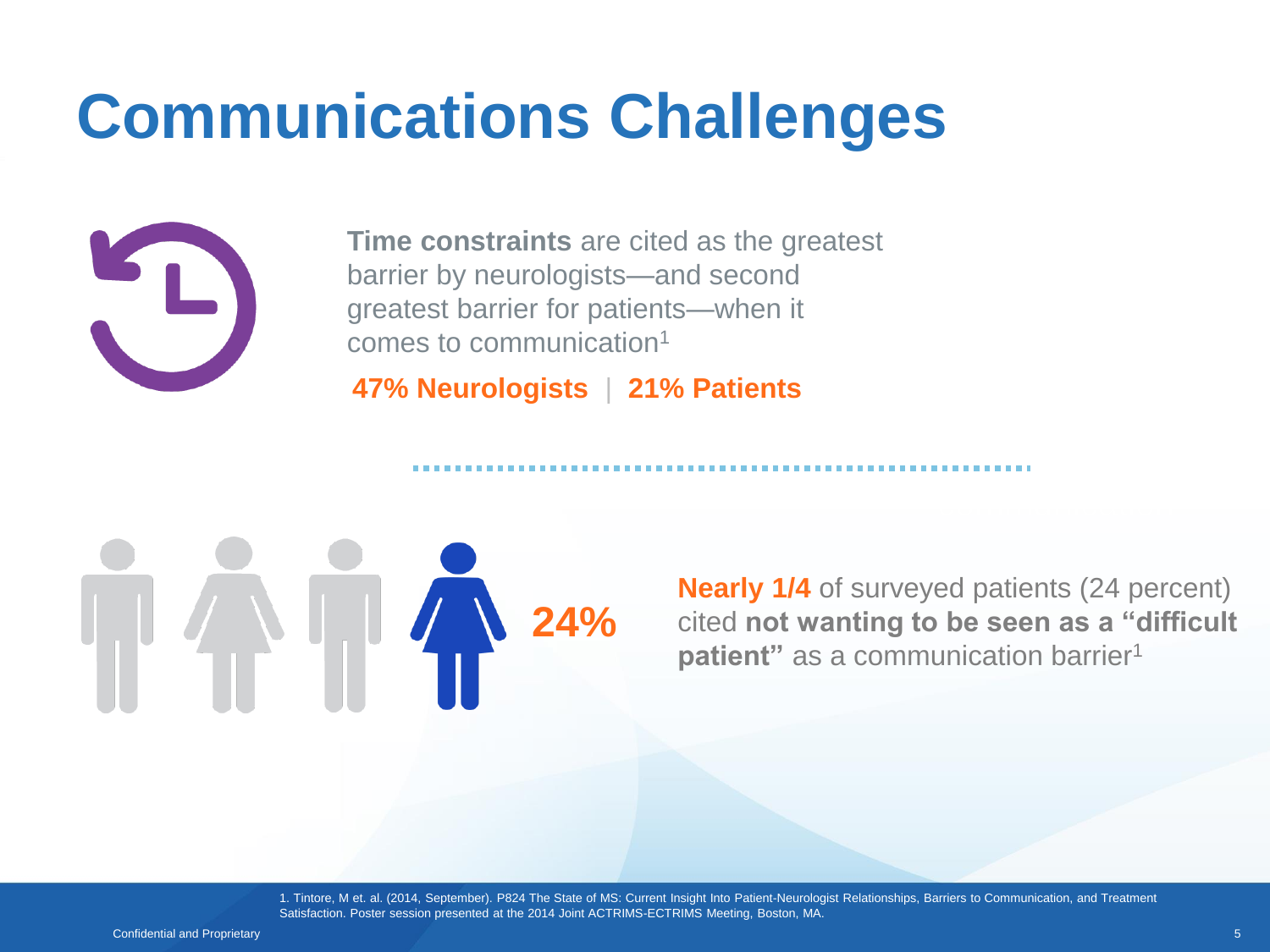### **Treatment Satisfaction**

MS patients are **divided** when it comes to satisfaction with their current disease-modifying treatment (DMT)<sup>2</sup>

very satisfied/satisfied<sup>2</sup>

**42%** 

**58%**

somewhat/not at all satisfied<sup>2</sup>

The results suggest that treatment satisfaction can be improved by understanding mutual expectations and the factors involved in choosing a DMT for MS.<sup>2</sup>

2. Wray, S et. al. (2015, April). P3.235 The State of Multiple Sclerosis Survey: Relationship of Expectations, Decision Making, Communication, and Satisfaction With Treatment. Poster Presented at the American Academy of Neurology Meeting, Washington, DC.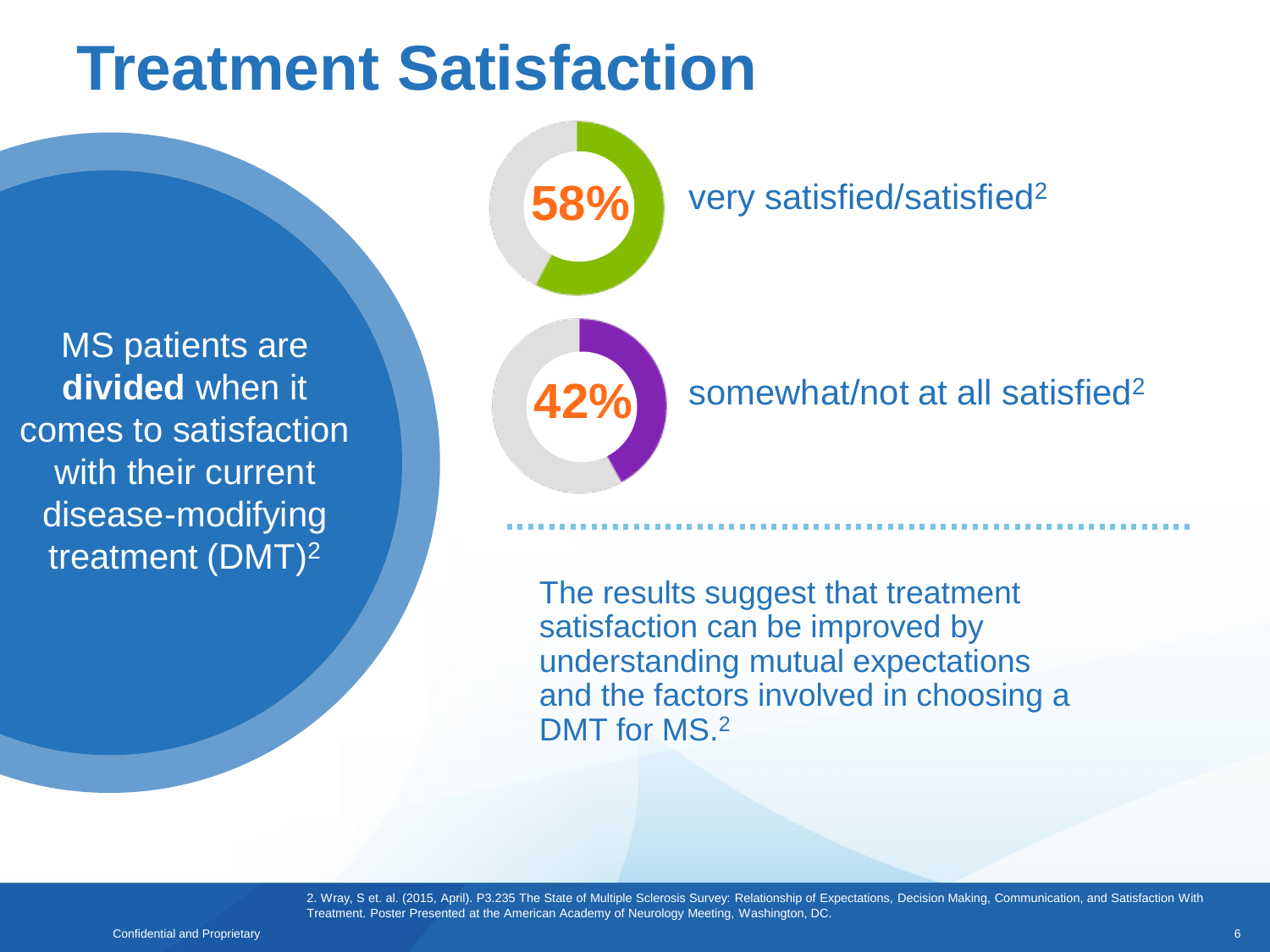## **Patient-Physician Collaboration**

A **collaborative relationship between neurologists and patients with MS** should be considered when making treatment decisions<sup>2</sup>

Patients who are satisfied with treatment provide input into the treatment decision-making process<sup>2</sup>



Of the **patients who are satisfied**  with their therapy, 69 percent **characterize themselves as an equal partner or the primary/sole decision-maker** in choosing their DMT<sup>2</sup>

2. Wray, S et. al. (2015, April). P3.235 The State of Multiple Sclerosis Survey: Relationship of Expectations, Decision Making, Communication, and Satisfaction With Treatment. Poster Presented at the American Academy of Neurology Meeting, Washington, DC.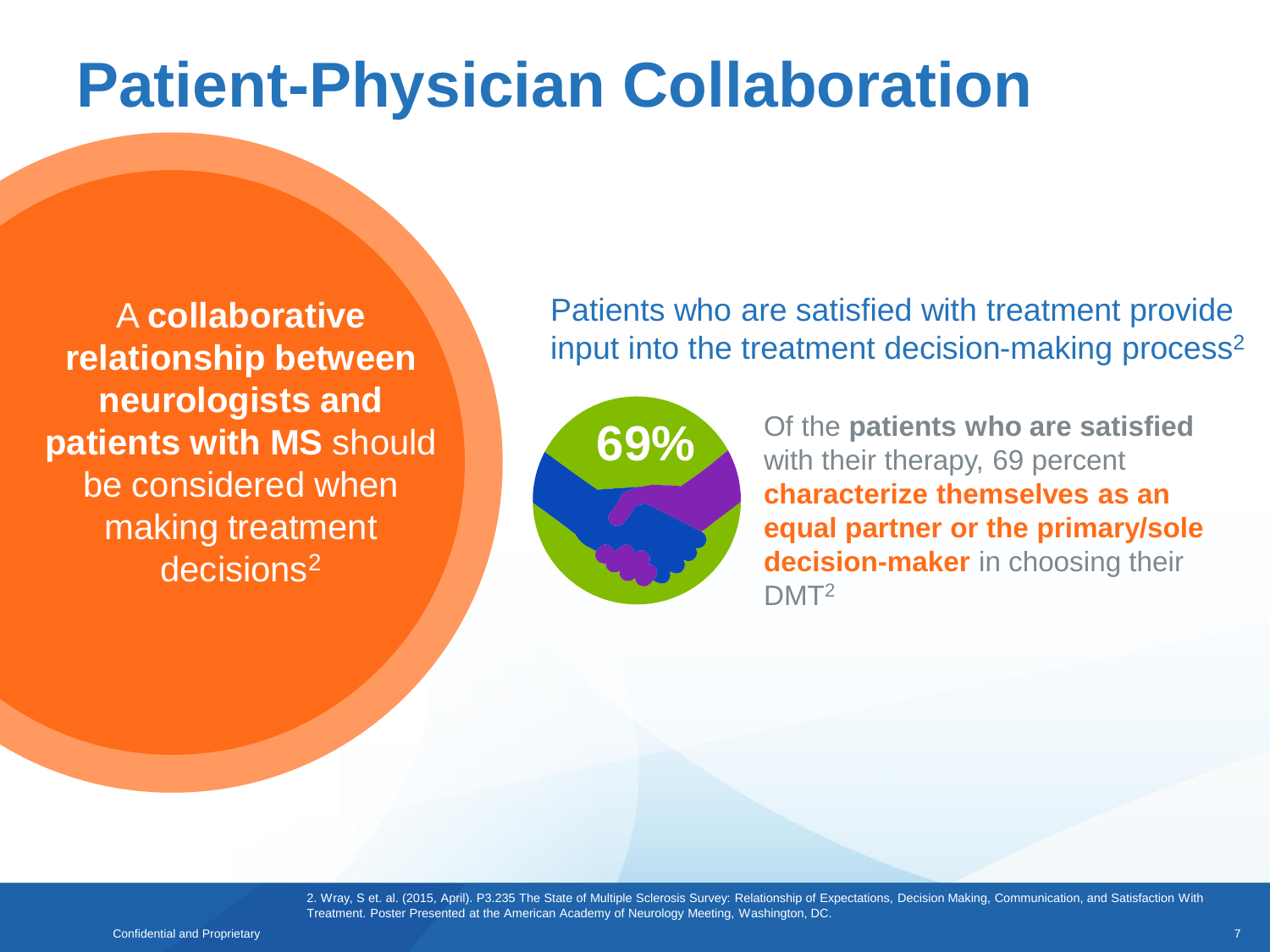# **Patient-Physician Collaboration**

**64%** Of the patients who are satisfied with their<br> **64%** ONT 64 persont sex they are yery comforted DMT, **64 percent** say they are very comfortable speaking with their neurologist<sup>2</sup>



Patients satisfied with therapy cite **comfort speaking with their neurologist**<sup>2</sup>

**43%** Conversely, of the patients who are less satisfied with their DMT only 43 percent **satisfied** with their DMT, only **43 percent**  report being very comfortable speaking with their neurologist<sup>2</sup>

> 2. Wray, S et. al. (2015, April). P3.235 The State of Multiple Sclerosis Survey: Relationship of Expectations, Decision Making, Communication, and Satisfaction With Treatment. Poster Presented at the American Academy of Neurology Meeting, Washington, DC.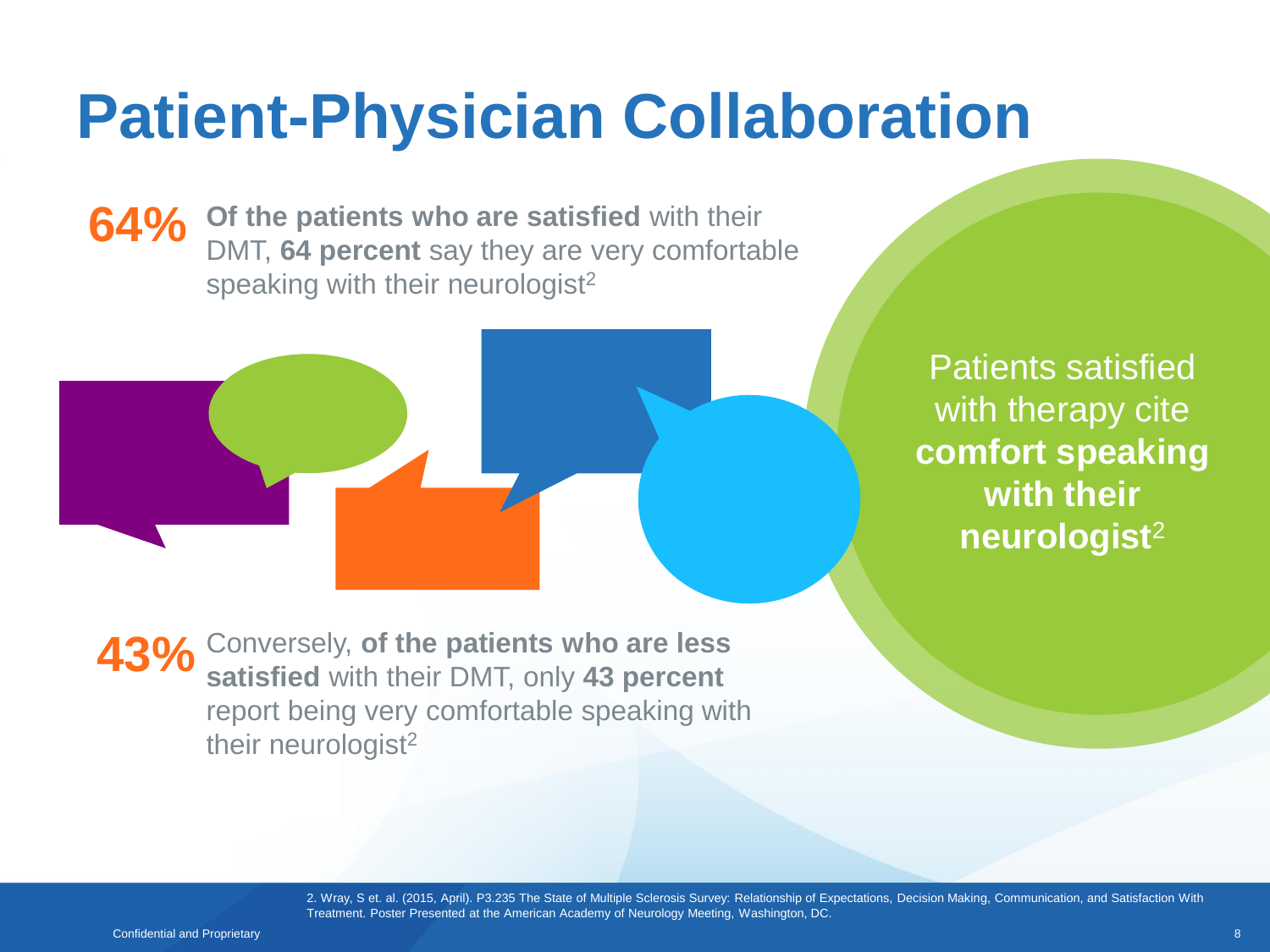### **What's Needed to Help?**

**Techniques to support patients** to remember to take their DMT may be as **important** as

**51%**

About half of patients admit to having **skipped doses** of their DMT<sup>5</sup>

**43%** Mainly because they **"forgot"**<sup>5</sup>

minimizing side effects<sup>5</sup> However, patients are not always forthright when sharing this information, with **32 percent admitting they did not tell their healthcare provider**<sup>4</sup>



4. Tintore, M et. al. (2015, October). Abstract P643 The State of MS: Treatment Goals and Challenges. Abstract Published on the European Committee for Treatment and Research in Multiple Sclerosis (ECTRIMS) Website.

Confidential and Proprietary Committee for Treatment and Research in Multiple Sclerosis (ECTRIMS), Barcelona, Spain. The committee of the committee for Treatment and Research in Multiple Sclerosis (ECTRIMS), Barcelona, Spa 5. Tintore, M et. al. (2015, October). P643 The State of MS: Treatment Goals and Challenges. Poster session presented at the 31st meeting of the European